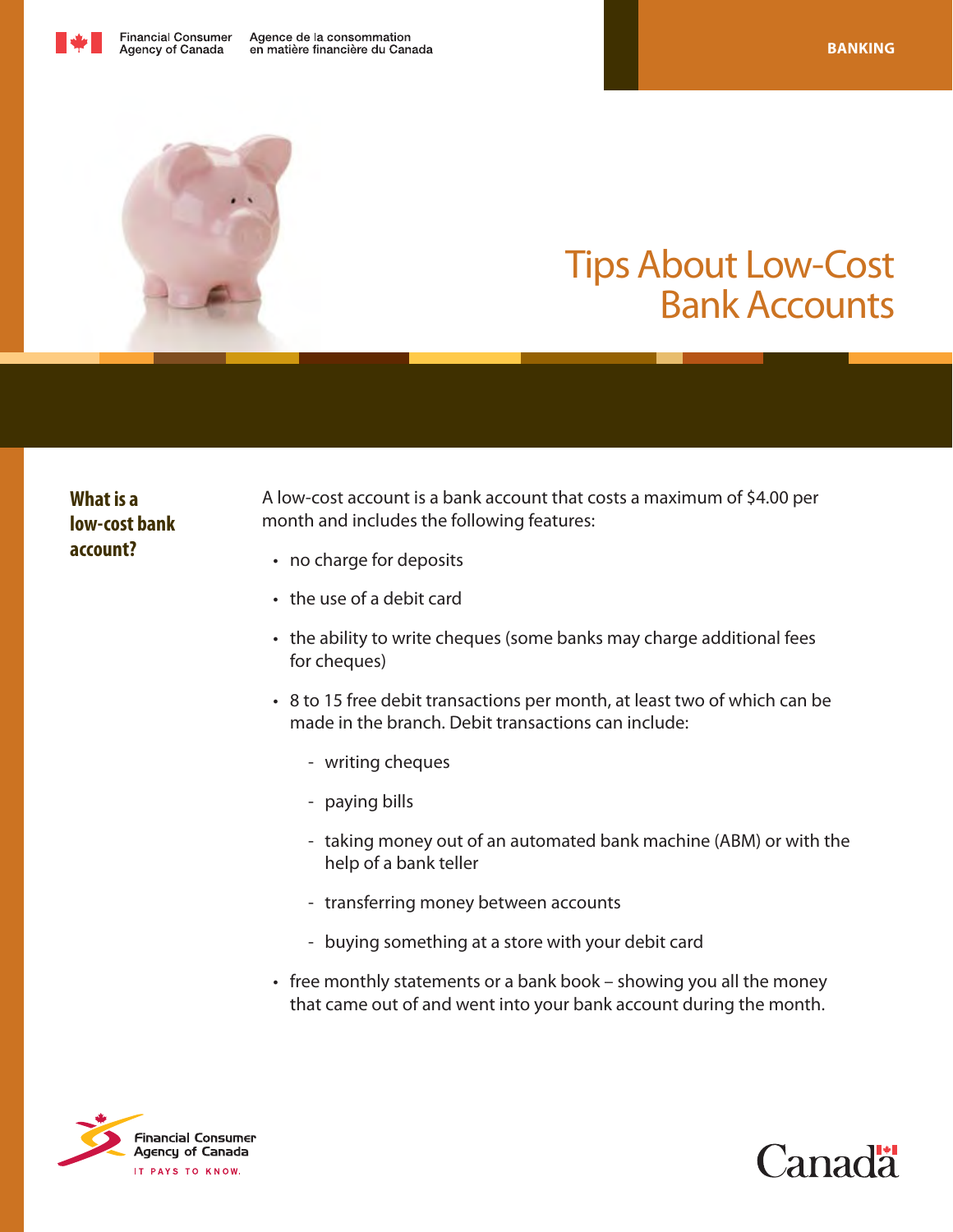| Where can you<br>open a low-cost<br>bank account?    | To find out which banks offer low-cost accounts, visit our interactive tool<br>Which Bank Accounts are Right for You?                                                                             |
|------------------------------------------------------|---------------------------------------------------------------------------------------------------------------------------------------------------------------------------------------------------|
| Who can open<br>a low-cost<br>account?               | Under Canadian law, everyone has the right to open a bank account.                                                                                                                                |
|                                                      | You can open an account with a bank even if:                                                                                                                                                      |
|                                                      | • you don't have a job                                                                                                                                                                            |
|                                                      | • you don't have money to put in the account right away                                                                                                                                           |
|                                                      | • you have been bankrupt.                                                                                                                                                                         |
|                                                      | To open an account with a bank, you have to:                                                                                                                                                      |
|                                                      | • go to the bank in person, and                                                                                                                                                                   |
|                                                      | • show the bank original identification (ID) – not photocopies.                                                                                                                                   |
|                                                      | Responsibility for regulating other deposit-taking institutions, such as credit<br>unions and caisses populaires, is with the provinces or territories, which may<br>have different requirements. |
|                                                      | For more information on the types of ID you must show, contact us at<br>1-866-461-3222, or consult our publication titled Opening a Personal<br><b>Bank Account.</b>                              |
| <b>Things to consider</b><br>when shopping<br>around | Here are some things to consider when shopping for a low-cost bank<br>account:                                                                                                                    |
|                                                      |                                                                                                                                                                                                   |
|                                                      | • Are there branches and ABMs of the bank close to your home, place of<br>work or school?                                                                                                         |
|                                                      | • How much extra will you have to pay if you use ABMs of other financial<br>institutions?                                                                                                         |
|                                                      | • How many transactions are allowed in the monthly fee? Are there any<br>restrictions by type?                                                                                                    |
|                                                      | • What are the fees you must pay if you go over this limit?                                                                                                                                       |
|                                                      | • Can you order cheques free of charge, or do they cost extra?                                                                                                                                    |
|                                                      | • Do you prefer a bank book or a monthly statement?                                                                                                                                               |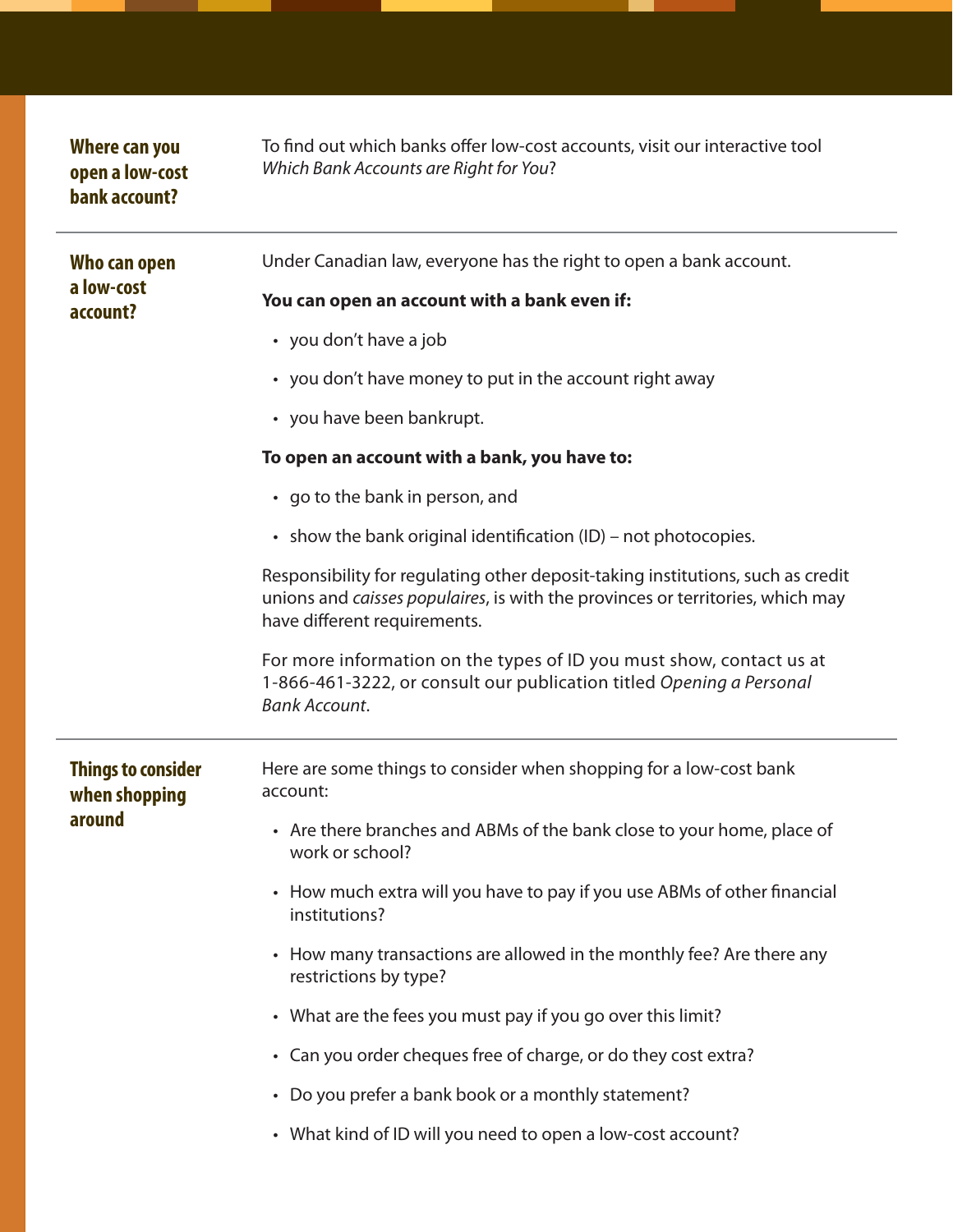### **Other FCAC information of interest**

For more information on choosing a low-cost account, consult the following FCAC publications:

#### **Tip Sheets**

• Shopping Around for a Personal Bank Account

#### **Publications and Interactive Tools**

- Low-Cost Accounts
- • Opening a Personal Bank Account
- • Choosing the Right Savings Account for Your Needs
- • Banking Package Selector Tool
- • Savings Account Selector Tool